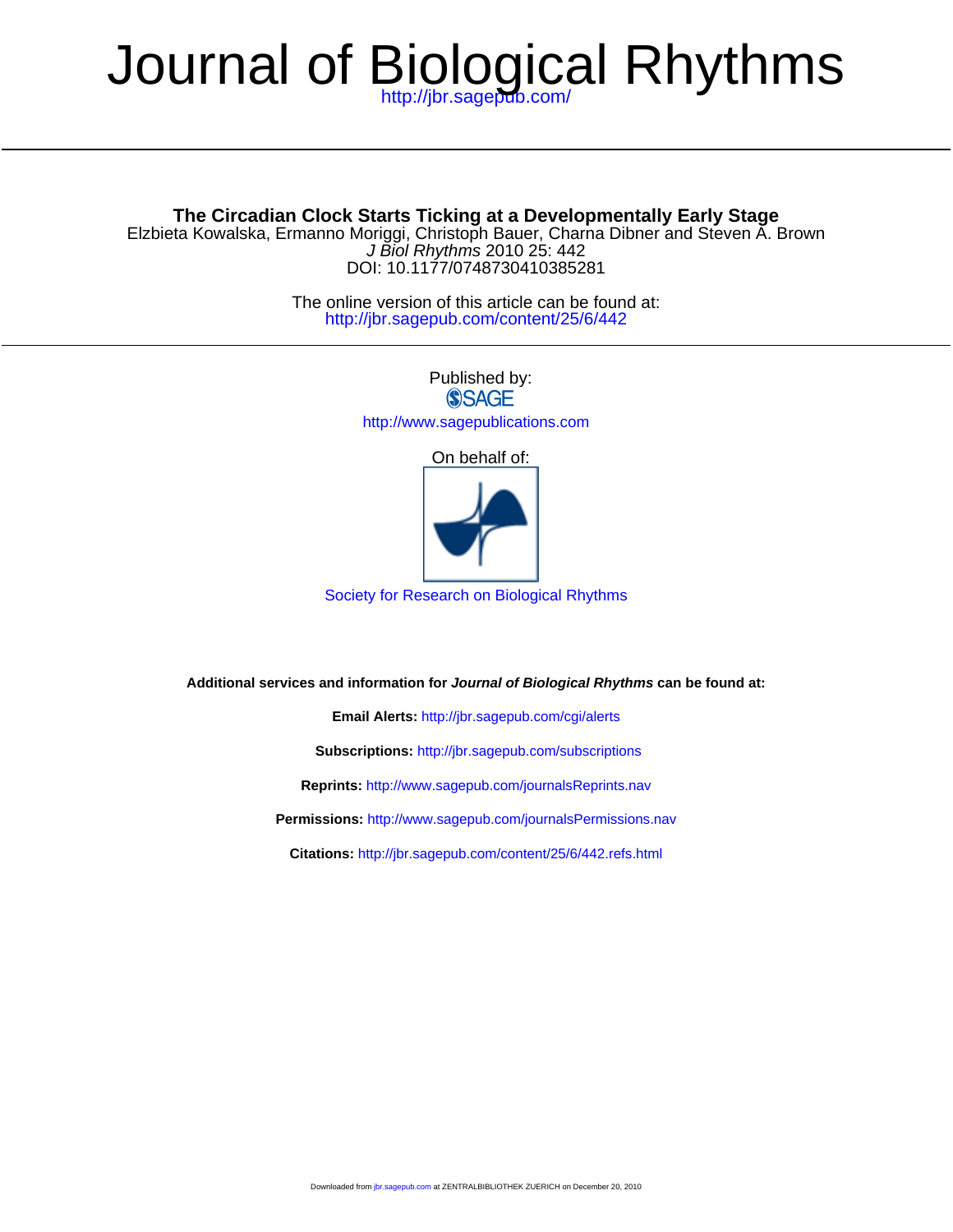# The Circadian Clock Starts Ticking at a Developmentally Early Stage

Elzbieta Kowalska,\*,1 Ermanno Moriggi,\*,1 Christoph Bauer,† Charna Dibner,<sup>‡</sup> and Steven A. Brown<sup>\*,2</sup>

\**Institute of Pharmacology and Toxicology, University of Zurich, Zurich, Switzerland,*  † *Bioimaging Platform, NCCR Frontiers in Genetics, University of Geneva, Geneva, Switzerland, and* ‡ *Division of Endocrinology, Diabetes and Nutrition, University Hospital of Geneva (HUG), Geneva, Switzerland*

*Abstract* Although overt diurnal rhythms of behavior do not begin until well after birth, molecular studies suggest that the circadian clock may begin much earlier at a cellular level: mouse embryonic fibroblasts, for example, already possess robust clocks. By multiple criteria, we found no circadian clock present in mouse embryonic stem cells. Nevertheless, upon their differentiation into neurons, circadian gene expression was observed. In the first steps along the pathway from ES cells to neurons, a neural precursor cell (NPC) line already showed robust circadian oscillations. Therefore, at a cellular level, the circadian clock likely begins at the very earliest stages of mammalian development.

*Key words* circadian, differentiation, embryonic stem cell

Circadian rhythms of behavior in many animals are first visible weeks or months after birth. Nevertheless, a large body of evidence suggests that daily biological timekeeping could begin much earlier. For example, in zebrafish, the transcription of the clock gene *per1* begins on the first day of development and is already expressed in rhythmic fashion on the second day when fish are reared in a light-dark cycle (Dekens and Whitmore, 2008). Even a brief pulse of light during the first day of development suffices to synchronize a circadian clock by day 3 (Ziv and Gothilf, 2006). Since zebrafish cells are individually photoreceptive (Whitmore et al., 2000), it is thus likely that circadian environmental signals are immediately and directly transmitted to the developing embryo. In *Drosophila*, which also displays universal circadian photoreception (Plautz et al., 1997), a single pulse of light during the first larval stage immediately after hatching suffices to entrain a circadian rhythm of pupal eclosion several days later (Sehgal et al., 1992). Thus, here too, a circadian clock is functional during the first day of development.

In mammals, when circadian timekeeping begins is unclear. For precocial species like humans, diurnal physiological rhythms like fetal heart rate, respiratory rate, movement, and plasma cortisol can be detected in utero. For altricial species like rats (whose pups are very immature at birth), these diurnal physiological signs are only visible postnatally. At a cellular and tissue level, however, circadian rhythms begin prenatally in both (reviewed in Davis and Reppert, 2001; Seron-Ferre et al., 2001; Sumova et al., 2006).

<sup>1.</sup> These authors contributed equally to this work.

<sup>2.</sup> To whom all correspondence should be addressed: Steven A. Brown, Chronobiology and Sleep Research Group, Institute of Pharmacology and Toxicology, University of Zurich, Winterthurerstrasse 190, CH-8057 Zürich, Switzerland; e-mail: steven .brown@pharma.unizh.ch.

JOURNAL OF BIOLOGICAL RHYTHMS, Vol. 25 No. 6, December 2010 442-449 DOI: 10.1177/0748730410385281 © 2010 SAGE Publications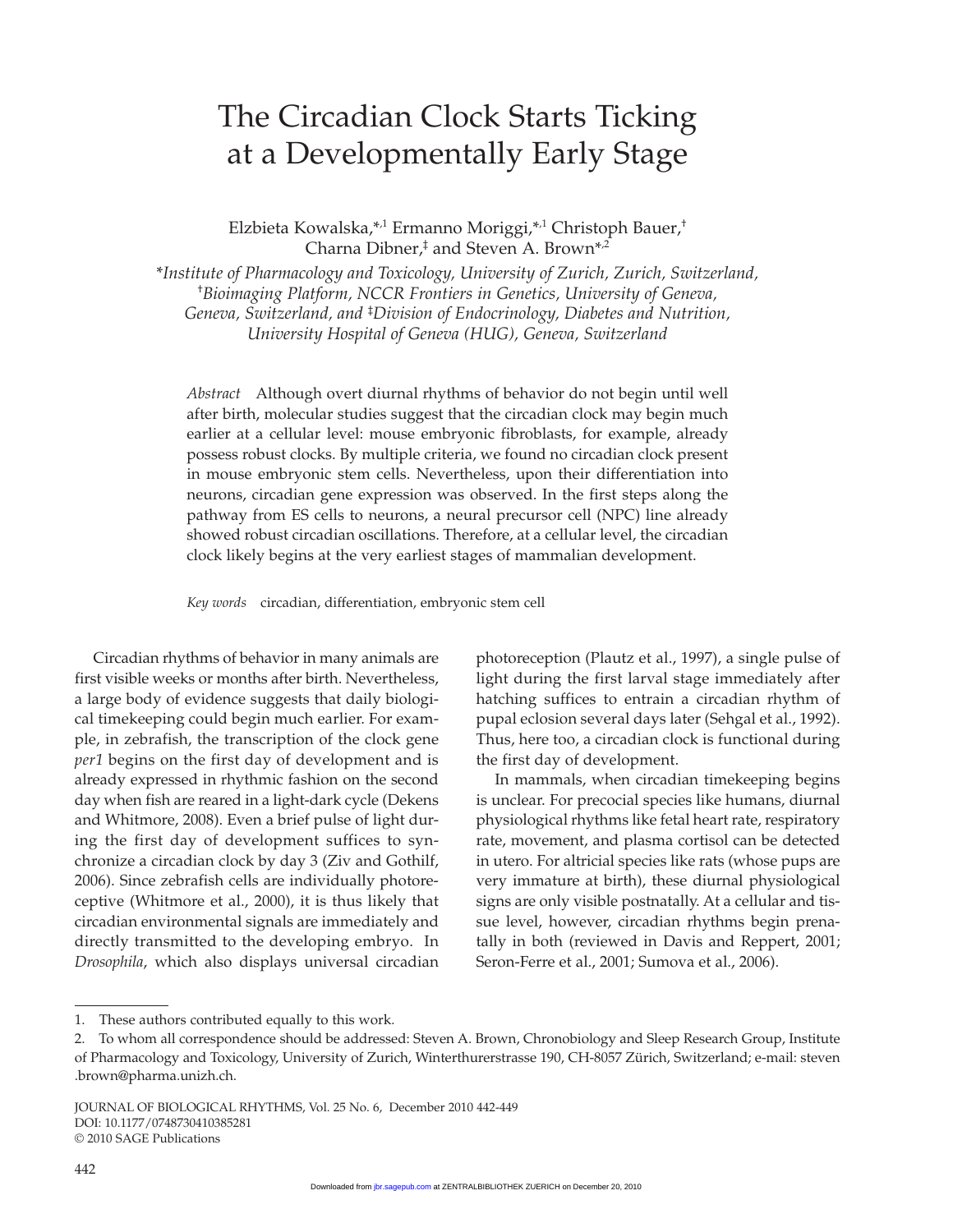The "master clock" of mammals is the suprachiasmatic nucleus (SCN) of the brain hypothalamus. In both classes of mammals mentioned above, circadian rhythms of physiology coincide roughly with the completion of neurogenesis in this nucleus and its innervation by the retinohypothalamic tract, by midgestation in precocial mammals and much later in altricial ones (Seron-Ferre et al., 2001). Notwithstanding, rhythmic daily activity of this nucleus, measured both metabolically and by electrical activity in slice culture, begins fetally in both groups (Reppert and Schwartz, 1983; Shibata and Moore, 1987). One of the most obvious consequences of these fetal clocks is that pups show identical phase to their mother, both in utero and postnatally (Davis and Gorski, 1985). This synchrony is lost if the maternal SCN is ablated, so it is presumed that fetal rhythms are driven or entrained by maternal cues (Davis and Gorski, 1988; Reppert and Schwartz, 1986).

The mechanism of the circadian clock is cell autonomous (Welsh et al., 1995) and present not only in the SCN but in most cells of the body (Yamazaki et al., 2000). Its molecular mechanism is likely based upon interlocked feedback loops of transcription and translation of dedicated "clock gene" loci, including transcriptional activators like *Clock* and *Bmal1* and transcriptional repressors like *Per1*, *Per2*, *Cry1*, *Cry2*, and *Rev-Erb*a (reviewed in Ripperger and Brown, 2009). Direct measurement of clock gene transcripts, as well as the use of clock gene promoter–driven bioluminescent reporters (like *Per1-luciferase*), has permitted the dissection of fetal circadian oscillations at a gross scale. Between E10 and E21, expression of *Per1-luc* in fetal rats measured in one study in vivo steadily increased, with the first evidence of rhythmic expression occurring at E12 (Saxena et al., 2007). Nevertheless, specific analysis of SCN clock gene expression has failed to detect circadian oscillations in the early SCN in multiple cases (Li and Davis, 2005; Sladek et al., 2004). Interestingly, although synchronous circadian oscillations could not be detected in whole mouse embryos or tissues in vivo, they could be detected in some of the same tissues ex vivo, suggesting that a coherent synchronizing signal might be lacking (Dolatshad et al., 2010). Another recent study found rhythmic fetal clock gene expression in the pars tuberalis but not in the SCN, implying that early synchronous circadian oscillations might be the result of maternal signals such as the circadian hormone melatonin to input-driven organs (Ansari et al., 2009).

At a cellular level, the picture is a bit clearer. Although clock transcripts are present in the oocyte, their levels

decrease steadily until the 16-cell stage, before rising again at the blastocyst stage (Ko et al., 2000). Multiple studies have shown oscillations of clock or clock reporter gene expression in explanted embryonic fibroblasts, so a cellular clock probably exists as early as E12 (Yagita et al., 2001). Nevertheless, it is unlikely that clocks are present in the earliest embryonic cells: while these studies were underway, work from Yagita et al. (2010) showed that embryonic stem cells do not possess functional circadian oscillators, although cells differentiated from them do. These data suggest that a clock is absent in early pluripotential cell types and rapidly emerges as differentiation begins, even if synchronous circadian oscillations within tissues do not occur until later.

To test this hypothesis explicitly, we investigated circadian oscillations in an embryonic stem (ES) cell line, as well as in a neural precursor cell (NPC) line, and in neurons differentiated from both. Our results suggest that while the circadian clock is indeed silent in primordial stem cells, it is immediately activated in some of the earliest multipotential cells derived from it. Thus, the circadian oscillator "begins to tick" at a cellular level at the very earliest stages of mammalian development.

#### **MATERIALS AND METHODS**

#### **Culture and Differentiation of Embryonic Stem Cells**

Wild-type mouse embryonic stem cell line E14Tg2A.4 came from Bay Genomics (University of California, Davis). Culture medium for embryonic stem cells consisted of KO-DMEM (Invitrogen, Carlsbad, CA) supplied with 15% FBS Gold (GIBCO, Carlsbad, CA), 2 mM L-glutamine (GIBCO), 0.1 mM nonessential amino acids, 1 U/mL LIF (ESGRO, Millipore, Billerica, MA), and 0.1 mM β-mercaptoethanol (Sigma, St. Louis, MO). Cells were grown on a feeder layer consisting of mitotically incompetent mouse embryonic fibroblasts. Differentiation was achieved by hanging droplet culture of embryoid bodies (EBs) (Conley et al., 2005). After 4 days, individual EBs were differentiated for an additional 4 days in suspension culture in DMEM medium with 4500 g/L glucose (Sigma) containing 10% FBS, 2 mM L-gluthamine, 0.1 mM nonessential amino acids, 0.1 mM β-mercaptoethanol, and 5 μM retinoic acid (Sigma). Differentiated embryoid bodies were collected by centrifugation and plated in neurobasal medium (GIBCO) supplemented with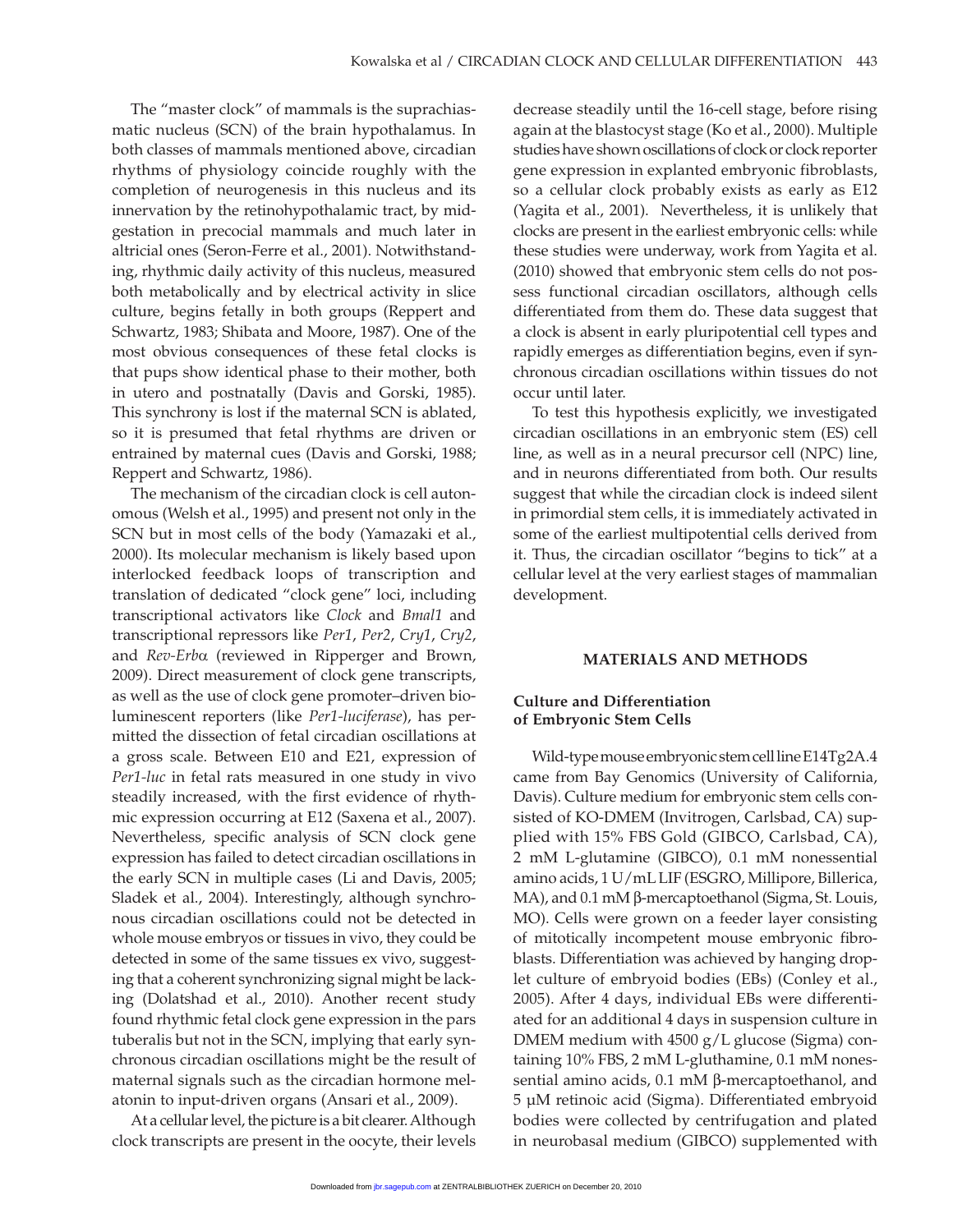0.5 mM L-glutamine (GIBCO) and 1x B27 supplement (GIBCO, cat. no. 17504-044) on adhesive dishes coated with poly-L-lysine. After 4 to 8 days, the embryoid bodies flattened out, and cells had differentiated to neurons and formed a network on the plate.

# **Cultivation and Differentiation of Neural Progenitor Cell (NPC) Lines**

NPC lines GS-5 and GS-8 derived from human glioblastoma (Gunther et al., 2008) were cultivated in serum-free neurobasal medium (GIBCO) supplemented with 2% B27 supplement (GIBCO, cat. no. 17504-044), 2 mM glutamine (GIBCO), 20 ng/mL human recombinant fibroblast growth factor-2 (PeproTech, Rocky Hill, NJ), 20 ng/mL human recombinant epidermal growth factor (PeproTech), and 32 IU/mL heparin (Sigma). The cultures were incubated at 37 °C with 5% CO<sub>2</sub>. Under these culture conditions, the cells grow as free-floating neurospheres. Once weekly, the cells were split by gentle Accutase (Sigma, cat. no. A6964) treatment followed by mechanical dissociation and washing to remove enzyme. The undifferentiated state was maintained by replenishing the growth factors every 2 days. For the differentiation, the neurospheres were collected by sedimentation, washed twice, and plated as neurospheres in 35-mm polylysine-coated dishes in plating medium: neurobasal medium supplemented with 2% B27 supplement (GIBCO, cat. no. 17504-044), 2 mM glutamine (GIBCO), 100 U/mL penicillin/streptomicin (GIBCO), 10% fetal calf serum (Biochrom, Cambridge, UK), and 1 μM retinoic acid (Sigma). This plating favors neurogenesis over gliogenesis (Capowski et al., 2007). The cells were allowed to differentiate for 14 days, with medium change every 3 to 4 days.

# **Measurement of Circadian Clock Properties in NPC Lines**

Infection with lentiviral reporter vectors was carried out as previously described (Brown et al., 2005) with an MOI of 10 at a confluency of 60% for undifferentiated and differentiated neurospheres. There were 500,000 cells in single-cell suspension seeded in a 12-well plate with 1 mL of concentrated virus. After 24 h, the cells appeared aggregated in neurospheres. The virus was removed by centrifugation, and the neurospheres were seeded in 35-mm dishes with neurobasal medium containing B27 supplement, growth factors, and heparin to keep them undifferentiated. The differentiation of infected neurospheres was done as described above.

Fourteen days after infection, circadian rhythms of differentiated cells and neurospheres were synchronized with dexamethasone 400 nM for 20 min. After washing, medium without phenol red was supplemented with 0.1 mM luciferin, and circadian rhythms were measured by real-time luminometry (Brown et al., 2005). For neurospheres, the growth factors were present during measurement.

# **Measurement of Circadian Clock Properties in ES Cell Lines**

Embryonic stem (ES) cells and the neurons differentiated from them as well as 3T3 cells were infected with recombinant adenovirus (vector from Invitrogen) containing a *Bmal1-luciferase* cassette identical to our previously described lentiviral construct (Brown et al., 2008) with an MOI of 70 (for 293T cells) for undifferentiated ES cells at 70% confluency as well as 3T3 cells and an MOI of 30 for neurons differentiated from ES cells at 40% to 60% confluency. We estimate that infection efficiency was in the range of 30% to 40%. To measure circadian bioluminescence, infected cells were synchronized with 100 nM dexamethasone for 30 min. Thereafter, the medium was changed to either complete embryonic stem cell medium as described above but supplemented with 0.1 mM luciferin (for ES cells) or the complete medium for stem cell differentiated neurons supplemented with 0.1 mM luciferin. Real-time bioluminescence was measured in a homemade photomultiplier-incubator apparatus at 37 °C, 5%  $CO_2$  (Brown et al., 2005).

#### **Clock Gene Expression Analysis**

RNA was extracted as described in *Current Protocols in Molecular Biology* (Kingston et al., 2001). There was 500 ng of total RNA transcribed to cDNA with SuperScript II (Invitrogen) using oligo(dT) primers according to the manufacturer's instructions. For quantitative real-time PCR, 20 ng of cDNA was used, and transcript levels of genes were detected by Taqman probes used with the Taqman PCR mix protocol (Roche, Basel, Switzerland) using the AB7900 thermocycler as described previously (Preitner et al., 2002).

### **Bioluminescence Time Lapse Microscopy and Data Analysis**

ES cells were plated in 35-mm glass bottom dishes (Willco-dish, type 3522, Willco Wells B.V., Amsterdam,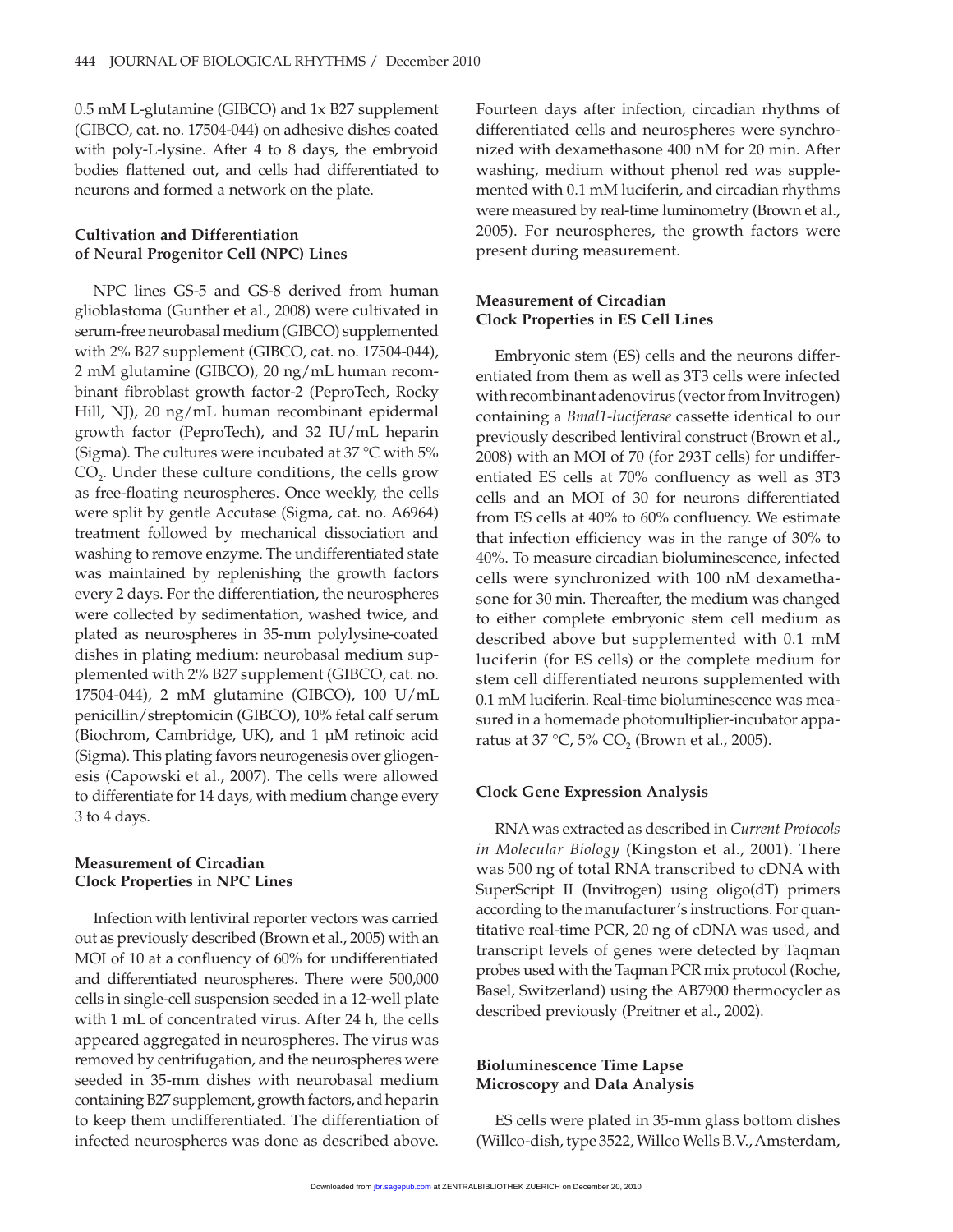the Netherlands) covered with laminin. After stimulating the cells with 100 nM dexamethasone for 30 min, the medium was replaced by 2 mL phenol red– free DMEM supplemented with 10% FCS and 1 mM luciferin. Bioluminescence imaging was performed on an Olympus LV 200 bioluminescence workstation (Tokyo, Japan) equipped with a 20x UPLSAPO objective (NA 0.75). Cells were kept in a 37 °C chamber equilibrated with humidified air containing  $5\%$  CO<sub>2</sub> throughout the microscopy. Bioluminescence emission was detected for several consecutive days using an EM CCD camera (Image EM C9100-13, Hamamatsu, Japan) cooled to –90 °C using exposure times of 30 min. The image series were analyzed employing the ImageJ 1.32 software (National Institutes of Health, Bethesda, MD) (as described in supplementary online materials). To measure the varying bioluminescence response across image sequences from moving cells, we used a slightly adapted version of SpotTracker (Sage et al., 2005), an ImageJ plugin developed by us, as described previously (Dibner et al., 2009).

#### **RESULTS**

#### **Embryonic Stem Cells Do Not Have a Functional Circadian Clock**

To investigate the circadian clock of mouse ES cells, we developed an adenovirus-based circadian luciferase reporter based upon the promoter of the *Bmal1* gene that was capable of infecting these cells at high titer without affecting their differentiation. After infection, cellular circadian rhythms in these cultures were synchronized with dexamethasone, and bioluminescence was measured during the next 4 days. Cosinor analysis demonstrated no significant rhythmicity (Fig. 1A), whereas equivalent treatment of 3T3 fibroblast cells showed robust diurnal oscillations of reporter expression (data not shown). Equivalent results were obtained using synchronization with a simple medium change containing fresh serum (Fig. 1A, arrow).

From the assays above, it is impossible to determine if the circadian clock as a whole is defective in these cells or if only circadian transcription of our reporter gene is defective, for example, due to lack of a critical promoter-binding factor. We tested this possibility by collecting RNA from dexamethasonesynchronized cultures at regular intervals over 24 h and by analyzing expression levels of a variety of clock genes. No rhythmic oscillation was observed in any gene. Compared to 3T3 cells, expression of some genes (e.g., *Bmal1*, *Per1*, *Per2*) was up to 1000x lower in

ES cells, while others were 100x overexpressed (e.g., *Cry1*) or comparably expressed (e.g., *Cry2*, *Rev Erb*a) (Fig. 1B and Suppl. Fig. S1). We concluded that the existence of a functional circadian oscillator analogous to that in adult mammals is unlikely.

Both of the previous methods rely upon populations of cells. Hence, it is formally possible that individual ES cells demonstrate circadian gene expression that is unsynchronized to that of its neighbors. To rule out this hypothesis, we analyzed these cells via low-light microscopy to detect oscillations of bioluminescence in individual cells. No rhythmicity was observed (Fig. 1C and Suppl. Video).

# **Differentiated ES Cells Show Normal Circadian Oscillations**

Although we saw no circadian oscillations in ES cells, we nevertheless expected that circadian oscillations would occur in differentiated tissues. We therefore differentiated our ES cell cultures to attempt to restore circadian oscillations. Using cell aggregation and retinoic acid treatment, we were able to differentiate our ES cells homogenously to neurons, as evidenced by their clear dendritic and axonal outgrowths (Fig. 2A and 2B). Upon synchronization with dexamethasone, these cells showed robust circadian oscillations of *Bmal1-luc* expression (Fig. 2C) of amplitude equivalent to those in 3T3 cells (Suppl. Fig. S2).

# **Activation of the Circadian Clock Is Developmentally Early**

One of the major problems in determining exactly when the circadian clock is activated is that the initial steps of differentiation occur relatively rapidly. For example, in mice, it is clear from numerous publications that embryonic fibroblasts (MEFs) contain a functional circadian oscillator (Yagita et al., 2001), and these cells appear as early as embryonic day 12 (Strutz et al., 1995). Similarly, neurogenesis in most brain regions starts around day 9 and peaks at day 10 to 13 (Finlay and Darlington, 1995). After the initial formation of endoderm and ectoderm from completely pluripotential stem cells, the first step in the differentiation of this lineage is the formation of neural precursor cells (NPCs), a heterogenous population of cells in the embryonic ventricular zone that still divide vigorously but can subsequently differentiate into neurons or astrocytes (Gotz and Sommer, 2005). Various cell line models exist for these NPC cells, all sharing the characteristics of neurosphere formation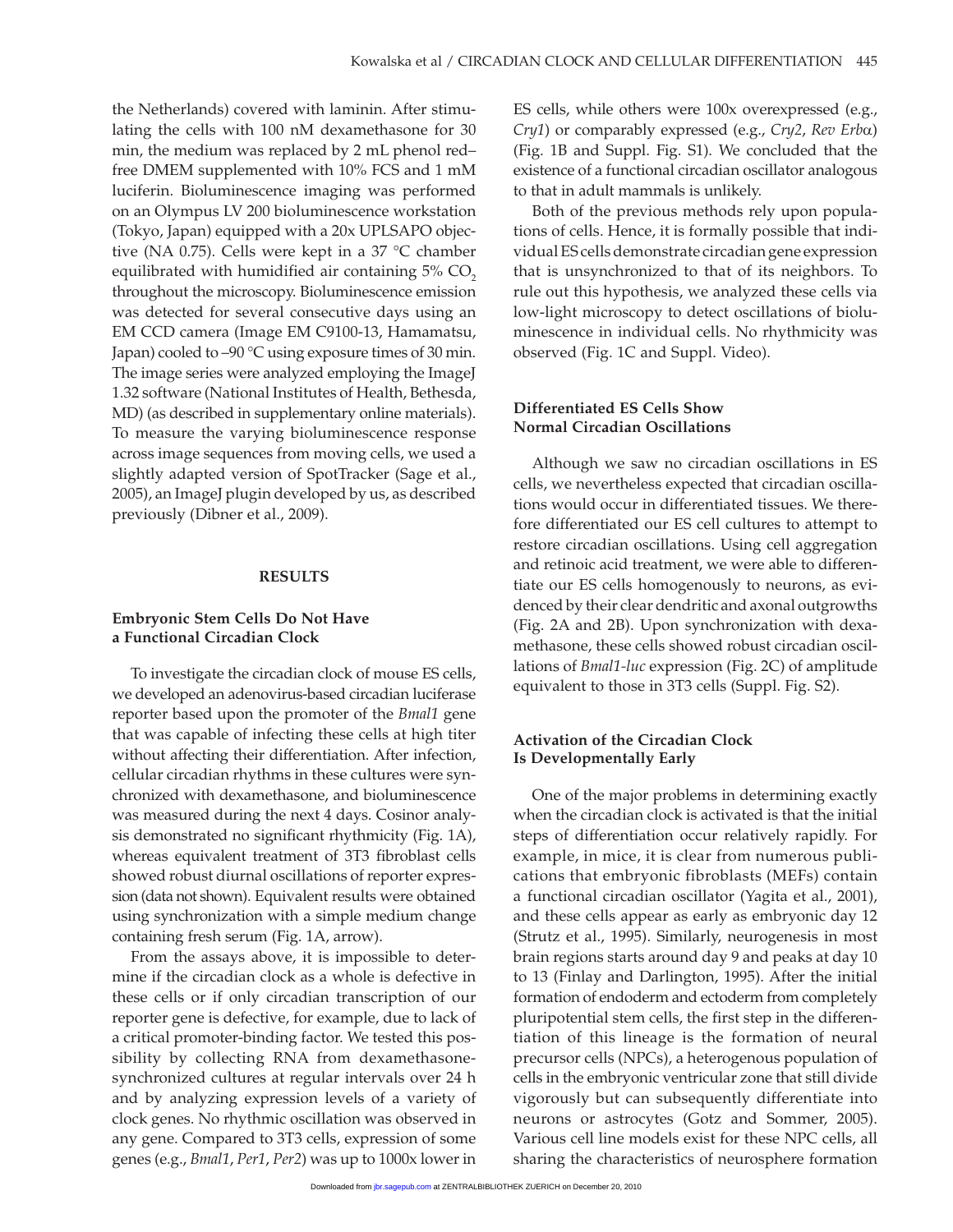

**Figure 1. (A) Top panel: bioluminescence from undifferentiated ES cells treated with dexamethasone to synchronize putative circadian oscillations. The arrow is a second synchronization attempt of the same culture using fresh medium + 20% serum; the y-axis is bioluminescence (photon counts per minute); and the x-axis is time in days relative to dexamethasone treatment. Bottom panel: bioluminescence from 3T3 fibroblast cells treated with dexamethasone to synchronize putative circadian oscillations. The y-axis is detrended bioluminescence (absolute photon counts per minute relative to 24-h average of bioluminescence levels); the x-axis is as in A. (B) Expression of** *Bmal1***,** *Cry1***, and** *Per2* **gene expression by qPCR from identical plates of undifferentiated ES cells synchronized as in A. In comparison, expression of the same genes in identically synchronized 3T3 fibroblast cells is also shown. The x-axis is hours after synchronization; the y-axis is gene expression expressed as a ratio relative to GAPDH. (C) Bioluminescence traces of individual cells from undifferentiated ES cell cultures synchronized as in A. The y-axis is pixel intensity per cell.**

and expression of primordial markers like SOX2, Nestin, DLL3, HES6, NOTCH4, and CD133. Using the cell line GS-5 that expresses all of these (Gunther et al., 2008), we cultivated these cells both as actively dividing neurospheres (believed to represent active NPCs [Svendsen et al., 1998]) (Fig. 3A) and, after treatment with retinoic acid, nondividing and differentiated into neurons (Fig. 3B). Both cultures were infected with reporter virus, synchronized as above, and measured via real-time luminometry. Identical robust rhythms were observed in both cells (Fig. 3C and 3D and Suppl. Fig. S2), implying that the circadian clock already exists at the NPC level. Equivalent results were seen with another line (GS-8, data not shown), but its culture resulted in far greater heterogeneity of cell morphologies.

# **DISCUSSION**

In this article, we showed that the activation of the circadian oscillator occurs during one of the earliest steps of development, at least in the lineage that we examined. Although an embryonic stem cell line showed no functional circadian clocks, a neural precursor cell line and neurons differentiated from both lines showed robust clock activity.

Nevertheless, overt rhythms of behavior do not manifest themselves prior to a few weeks of age in mice and 2 months of age in humans (reviewed in Davis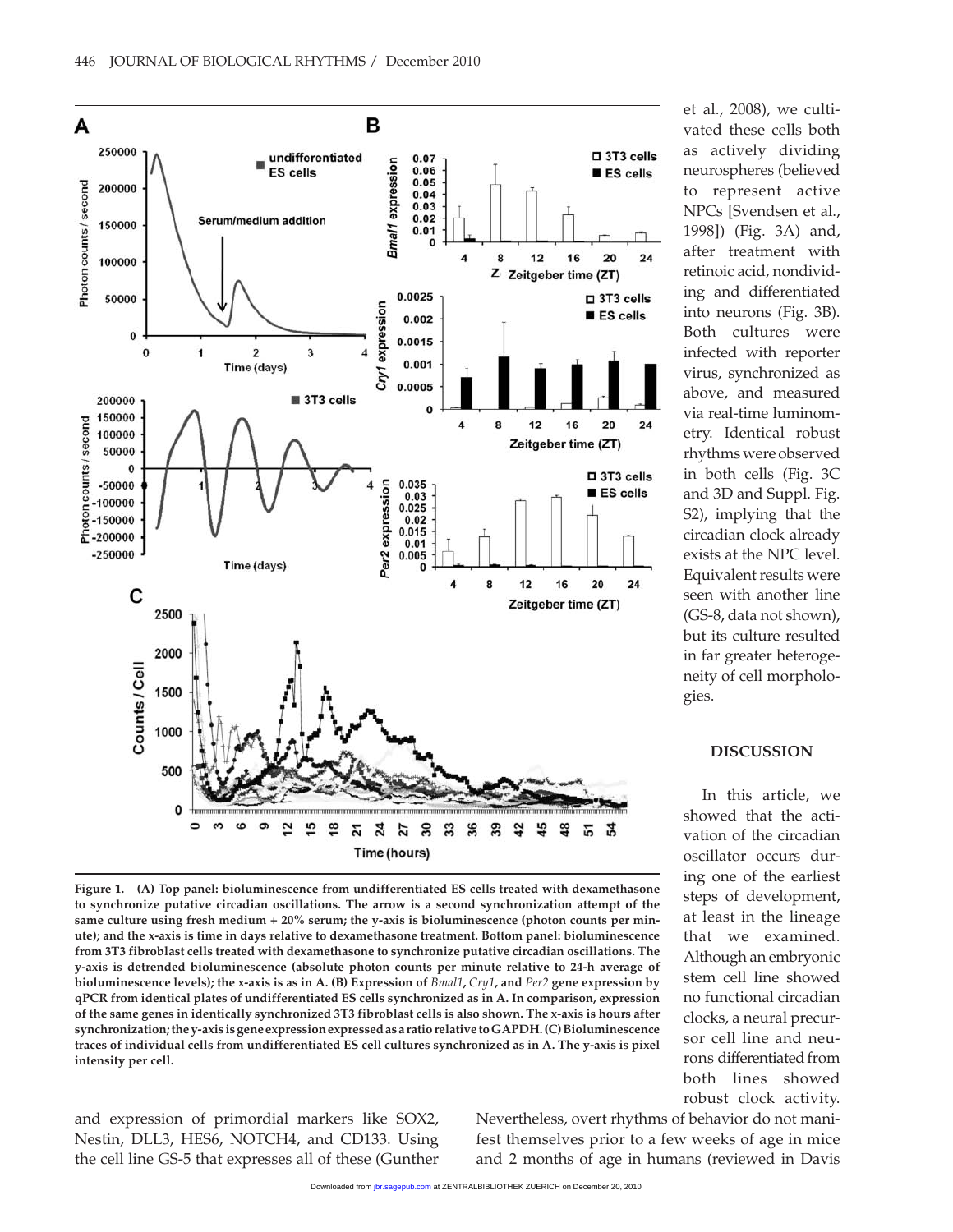

**Figure 2. (A) Undifferentiated ES cells grown on a feeder layer of mitotically inactivated fibroblasts. Arrow a = ES cell colony; arrow b = fibroblast. (B) Neurons derived from differentiated ES cells. Arrow a = neuron; arrow b = remains of embryoid body; arrow c = axon. (C) Bioluminescence from cells in B. The x-axis is time in days relative to dexamethasone synchronization; the y-axis is relative bioluminescence (photon counts per second, detrended). Tau is calculated as the average from 3 independent experiments performed in triplicate. Traces are shown from technical triplicates of a single experiment.**

and Reppert, 2001; Seron-Ferre et al., 2001). Hence, these cellular rhythms must be desynchronized or suppressed.

One caveat to the interpretation of our results is that we employed stable pluripotential cell lines. These lines may not be identical to the primary cells that they are designed to represent, and they are maintained in culture via a specialized mix of growth factors that prevent them from differentiating. It is possible that these specialized conditions are responsible for the suppression of an otherwise functional circadian clock. We consider this hypothesis unlikely because the same cocktail of growth factors was used to cultivate NPCs (which had clocks) and ESCs (which did not).

Secondly, whether a given cell line represents adequately the same population of cells in vivo is always

a valid criticism. For ES cells, in answer, we can say that these cells were subsequently used to generate mice in the course of a different study, verifying their pluripotency. For NPCs, the answer is less clear. Various NPC cell models all suffer from the fact that they are isolated from brain tumors (Svendsen et al., 1998; Tarnok et al., 2010). The principal evidence of their validity as a model system is their expression of primordial cell markers and their ability to be differentiated. We chose the GS-5 line because we could maintain it in culture without traces of differentiated neurons under one set of conditions and differentiate it completely with another and because it expresses numerous primordial markers (Gunther et al., 2008).

The fact that circadian oscillations are not observed in ES cells but can be observed in cells differentiated from them was also previously reported by Yagita et al. (2010). In their study, the proof that ES cells per se possess no normal functional circadian clock was elegantly shown by an additional reverse experiment: dedifferentiation of clock-containing cells back to ES cells resulted in the elimination of functional circadian oscillations (Yagita et al., 2010). They also showed that NPCs

possess functional circadian clocks; however, since their NPCs were partially differentiated from their ES cells, the media for these types contained different cocktails of growth factors. Hence, it is possible that the differences that they observed could be driven by external factors. Our own work used identical media for both cell types to eliminate this possibility but instead had the limitation that our NPC cells were cancer derived. The 2 studies together, by examining different ES and NPC lines cultivated under different conditions but assayed by essentially identical methods, make it highly probable that the essential conclusions of both studies are correct.

In normal development, a completely pluripotential ES cell would linger less than a day and a multipotential NPC only 3 to 5 days, making the question of their circadian clock rather academic. More interesting is the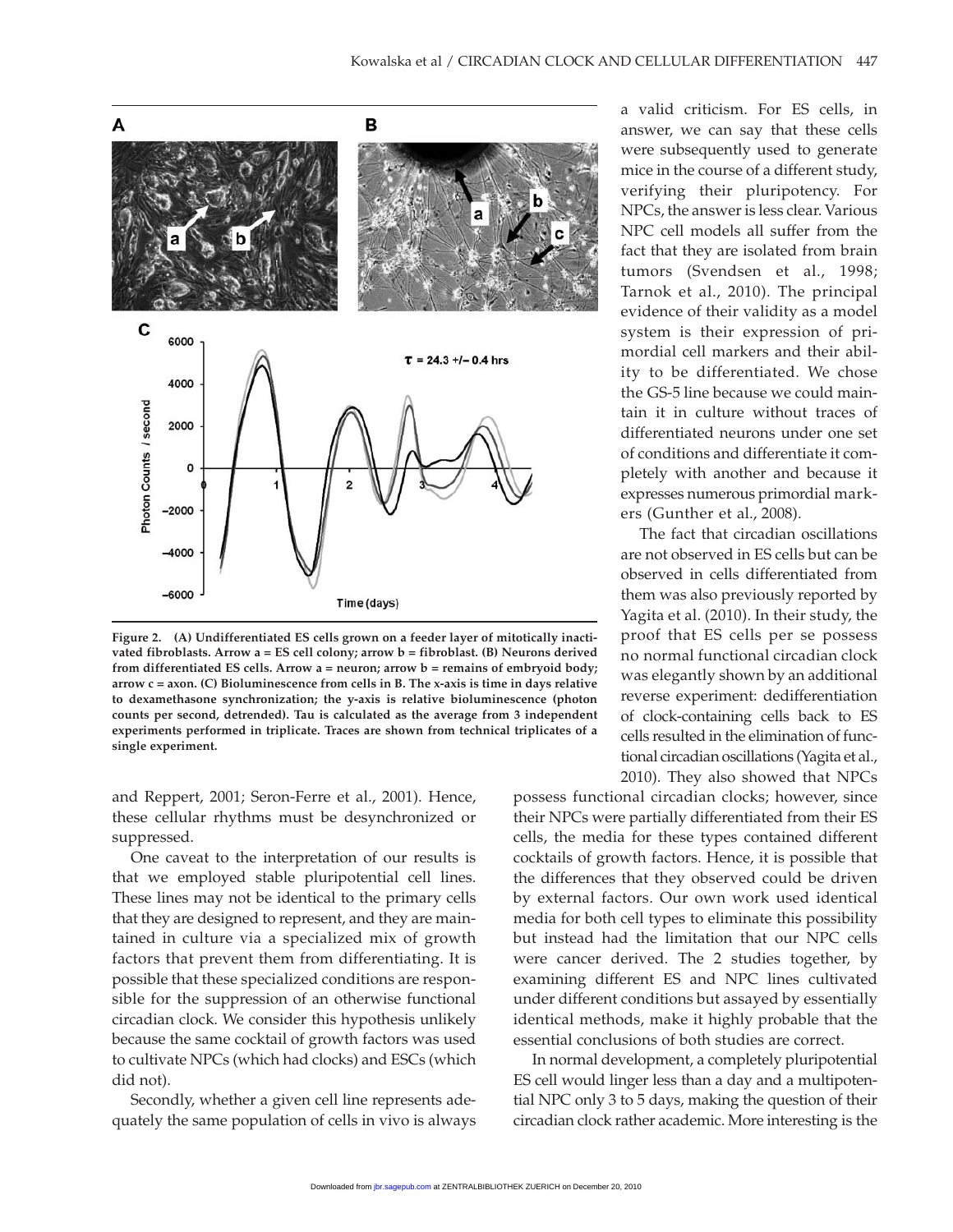

**Figure 3. (A) Undifferentiated GS-5 cells grown as neurospheres. (B) Neurons derived from GS-5 cells. (C) Bioluminescence from cells in A. The y-axis is relative bioluminescence (photon counts per second, detrended; the x-axis is time in days relative to dexamethasone synchronization. (D) Bioluminescence from cells in B. Tau is calculated from 2 independent experiments performed in duplicate. Traces are shown from a single representative culture.**

question of why a circadian clock is activated so early at a cellular level compared to a behavioral or physiological one. The viability of knockout mice with defective circadian clocks suggests that circadian rhythms in gene expression play no essential role during development. Hence, very early cellular activation of the circadian clock might occur by chance at the same time as other cellular processes, but before the systemic cues necessary for its synchrony and organism-wide manifestation. A second possibility, which we find more interesting, is that a cellular clock itself provides a valuable function even in the absence of intercellular synchrony by segregating mutually harmful processes such as respiration and cell division and thereby confers a selective evolutionary advantage, for example, more effective DNA repair (Collis and Boulton, 2007; Sahar and Sassone-Corsi, 2009).

In any case, it is clear from our results that the circadian clock occurs at a very early time in development. How it is switched on is probably related to the appearance of a full complement of gene products necessary to circadian function, in the ratios necessary for a limit cycle of feedback. Why it is switched on is a question that shall only be answered by much further experimentation.

#### **ACKNOWLEDGMENTS**

The authors thank Jerome Bosset for assistance with cellular imaging, Professors Ghazaleh Tabatabai and Michael Weller for the gift of GS-5 cells, and R. Dallmann for critical review of the paper. This work has been supported by the Swiss National Science Foundation and the Velux Foundation.

#### **NOTE**

Supplementary material for this article is available on the journal's Web site: http://jbr.sagepub.com/supplemental.

#### **REFERENCES**

- Ansari N, Agathagelidis M, Lee C, Korf HW, and von Gall C (2009) Differential maturation of circadian rhythms in clock gene proteins in the suprachiasmatic nucleus and the pars tuberalis during mouse ontogeny. Eur J Neurosci 29:477-489.
- Brown SA, Fleury-Olela F, Nagoshi E, Hauser C, Juge C, Meier CA, Chicheportiche R, Dayer JM, Albrecht U, and Schibler U (2005) The period length of fibroblast circadian gene expression varies widely among human individuals. PLoS Biol 3:e338.
- Brown SA, Kunz D, Dumas A, Westermark PO, Vanselow K, Tilmann-Wahnschaffe A, Herzel H, and Kramer A (2008) Molecular insights into human daily behavior. Proc Natl Acad Sci U S A 105:1602-1607.
- Capowski EE, Schneider BL, Ebert AD, Seehus CR, Szulc J, Zufferey R, Aebischer P, and Svendsen CN (2007) Lentiviral vector-mediated genetic modification of human neural progenitor cells for ex vivo gene therapy. J Neurosci Methods 163:338-349.
- Collis SJ and Boulton SJ (2007) Emerging links between the biological clock and the DNA damage response. Chromosoma 116:331-339.
- Conley BJ, Denham M, Gulluyan L, Ollson F, Cole TJ, and Mollard R (2005) Mouse embryonic stem cell derivation, and mouse and human embryonic stem cell culture and differentiation as embryoid bodies. In *Current Protocols in Cell Biology*, Bonifacino JS, ed. New York: Wiley. Chap 23.2.